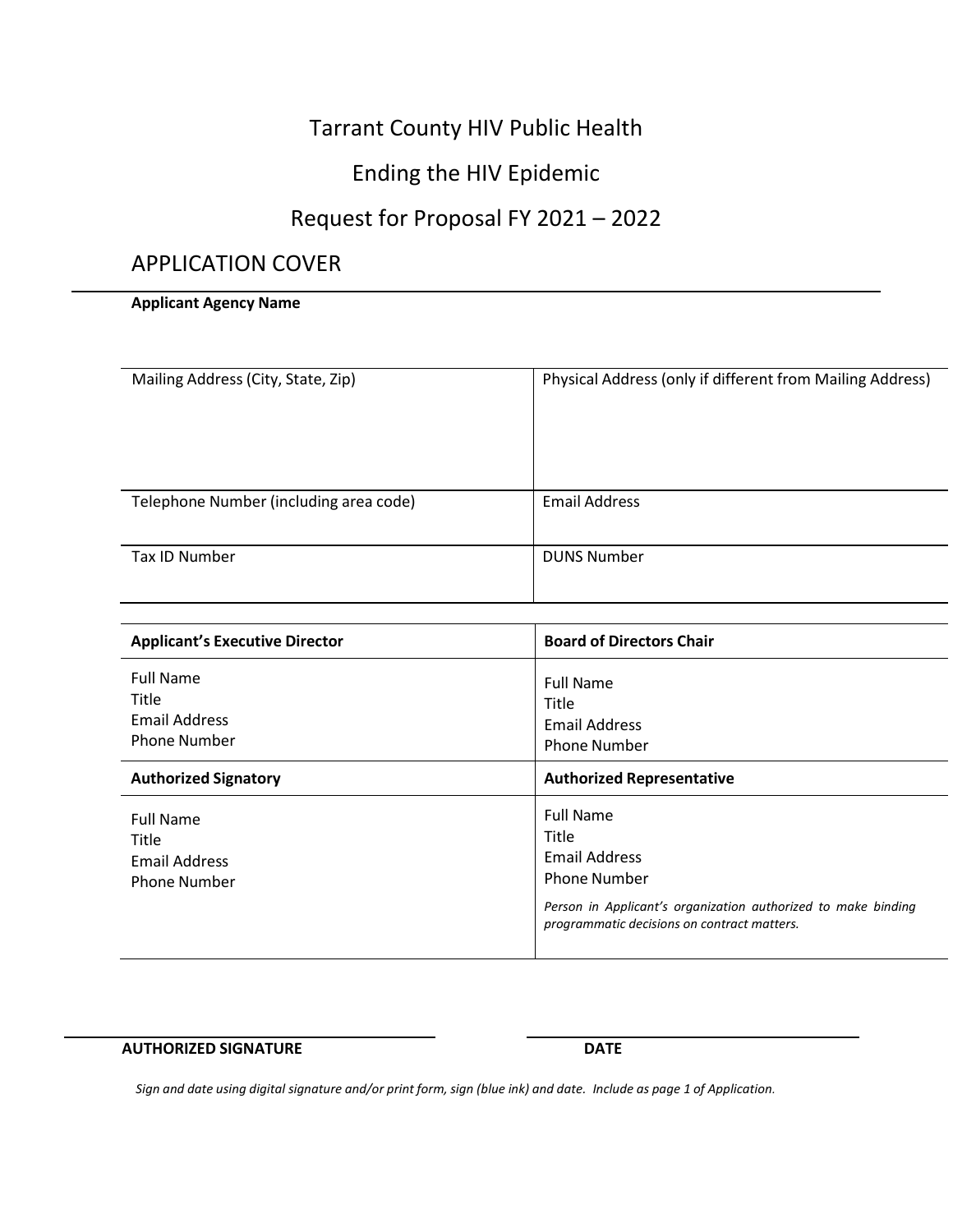# **1) Applicant Experience – Respond to all items in this section.**

- a) Describe overall information about the Applicant including brief history, strategic plans for growth and sustainability, mission/vision statement, and how providing HIV prevention services relates to the mission of the organization.
- b) Discuss organizational structure including key staff positions and/or officers and their experience serving at-risk individuals.
- c) All Applicants should summarize the proposed scope of work for the application, to include project goals, objectives, activities and challenges, and priority population(s).
- d) Applicant should discuss ability to financially manage the proposed scope of services.

# **2) Statement of Impact – Respond to all items in this section.**

a) Ending the HIV Epidemic (EHE): A Plan for America- The purpose of this program is to use science-based strategies that can end the HIV epidemic: Diagnose, Treat, Prevent, and Respond. The Center for Disease Control (CDC) has continued to invest in communities most affected by HIV toe help local community health departments reach people at risk for HIV who may not otherwise have access to healthcare and support services. This investment is a part of an ambitious goal of reaching a reduction of new HIV infections by 75% in five years and 90% in ten years. For more information: <https://www.cdc.gov/endhiv/index.html>

Describe the Applicants priority populations and activities for each prioritized population. Include a description of how the proposed activities will address the goal of the initiative by significantly reducing new HIV infections in Tarrant County.

# **3) Narrative**

Universal Questions for All Applicants - Respond to all items under this section.

# **a) Population(s) Served**

Briefly provide a description of at-risk clients served. If specialized services are targeted to specific populations, please describe. This could include information on gender, age, race, ethnicity, and co-morbidities.

# **b) Client Eligibility**

Describe Applicant eligibility criteria.

# **c) Client input and involvement**

Describe how often client input is collected by the Applicant and how results are reviewed and implemented in service improvement.

# **d) Client Access**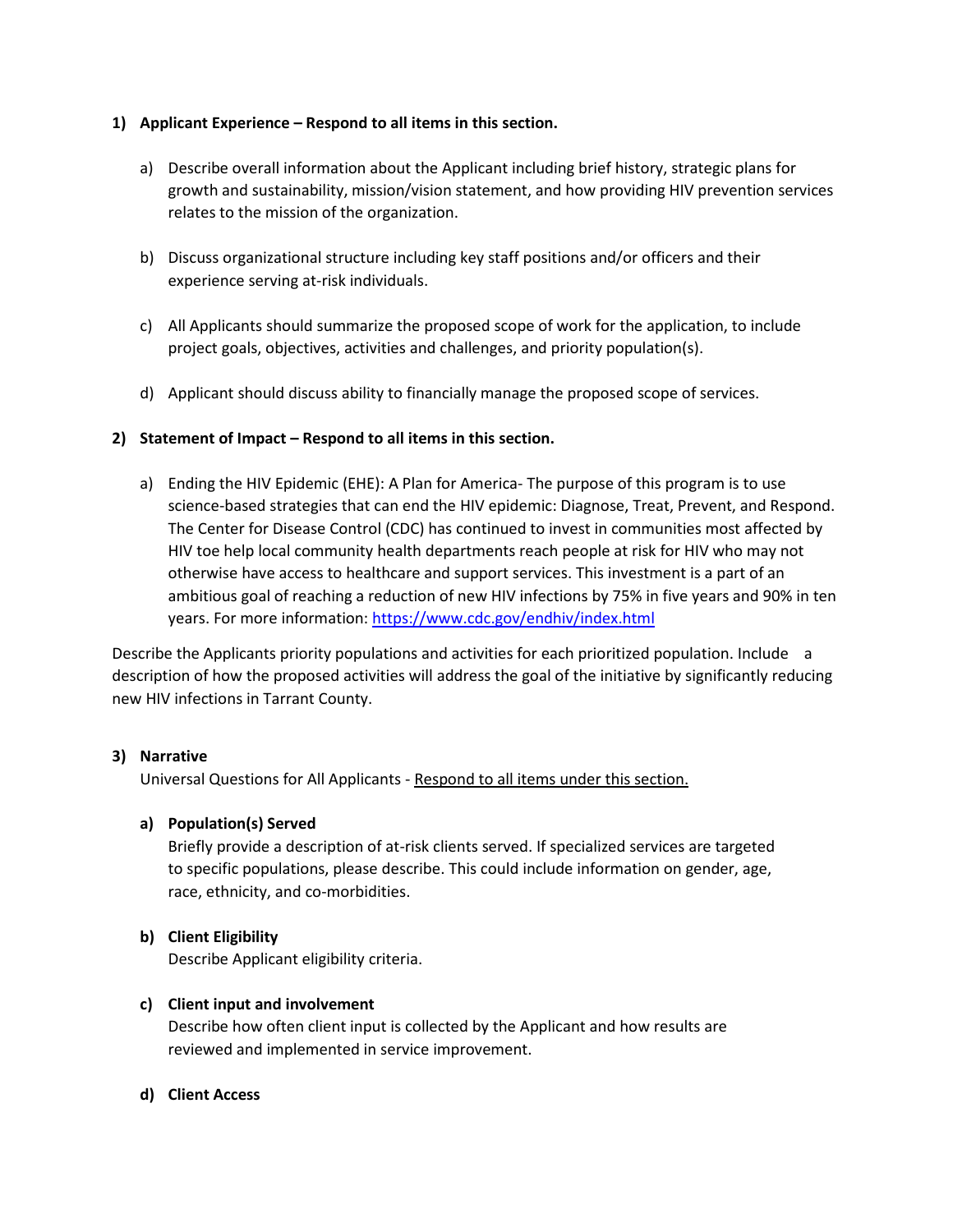Describe the ways in which the Applicant does or will publicize its program(s) to at-risk individuals, (i.e. social media, newsletters, radio, television or primarily word of mouth), and the availability of its programs and services to target population(s) and other service providers.

#### **e) Community Needs**

Describe how Applicant will be responsive to the needs of the community by offering flexible hours of operation for client care including: services for monolingual clients, services tailored to the needs of LGBTQ community, services for youth, and services to clients with low literacy. Include hours of operation and the specific activities that accommodate client needs.

#### **f) Linkages, Collaboration, and Referral**

Describe linkages to other health and human services providers and how clients will be referred to other agencies for needed services including medical care, Pre-exposure Prophylaxis (PrEP), mental health services and/or substance misuse treatment.

#### **g) Confidentiality/Protected Health Information**

Describe Applicant's experience in maintaining and processes for handling confidential protected health information (PHI). Describe compliance practices with applicable requirements mandated under the Health Insurance Portability and Accountability Act of 1996 (HIPAA). If applicable, explain any findings or citations regarding PHI.

# **h) Cultural Humility**

Describe how Applicant ensures staff and services are culturally and linguistically reflective of the population served. Explain how Applicant will ensure compliance with CLAS Standards (4-7). Include training requirements (if applicable) related to cultural humility and structural racism.

#### **i) Staffing**

Provide current organizational chart, highlighting job descriptions of key staff.

#### **4) At-Risk Service Questions**

At-Risk Service questions are to be answered in addition to the universal questions. Applicant will only answer questions specific to a service category if requesting funds in that service category. All responses are based on services delivered in Tarrant County.

#### **a) Intimate Partner Violence/Sexual Health Intervention Service**

**Service Definition:** This service will provide community events, presentations, educational classes, and linkage/referral services for individuals experiencing intimate partner violence (IPV). Activities should include: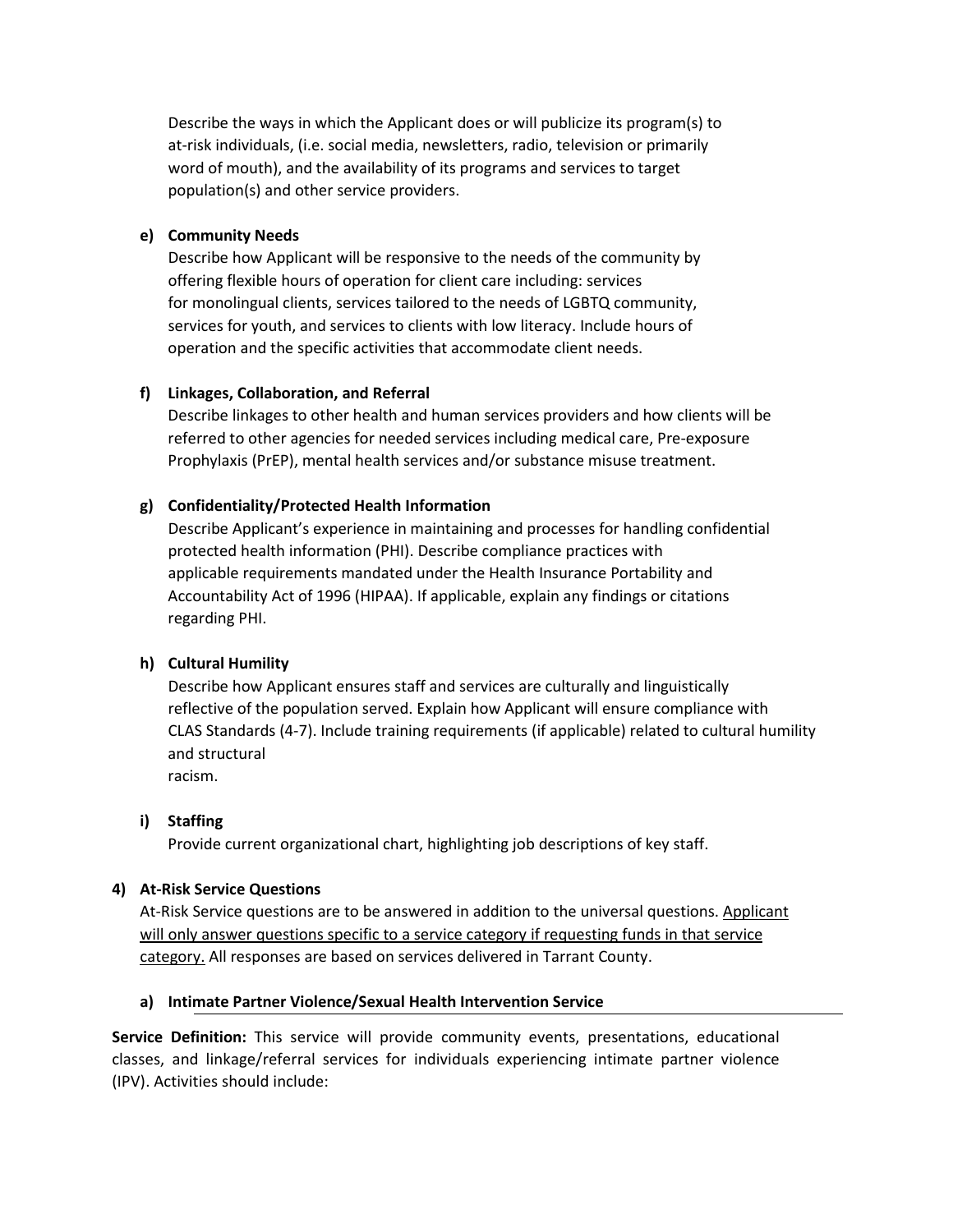- Targeted HIV and/or sexual health testing to help the unaware learn of their HIV status and receive referral to medical care and treatment services.
- Referral services to improve linkage services at key points of entry.
- Positively impact multiple EHE pillars and address stigma associated with both IPV and HIV
	- i. Describe Applicant's plan to address priority populations.
	- ii. Describe Applicant's plan to implement program(s) linking the intersections of HIV prevention and/or care and IPV.
	- iii. Describe Applicant's plan to identify clients.
	- iv. Describe Applicant's plan to refer and re-engage clients in need of medical and support services.

# **b) Youth-Based Health Intervention Services**

**Service Definition:** Provide youth-oriented community events, presentations, HIV/and or sexual health related educational classes, and targeted screening events throughout Tarrant County

- i. Explain how Applicant will market program to youth.
- ii. Describe targeted testing activities that tailored to youth.
- iii. How will Applicant engage youth in service delivery?
- iv. Describe how clients are educated on health insurance literacy, sexual health, and prevention measures.

# **c) Harm-Reduction Services**

**Service Definition:** Provide evidence-based harm reduction practices and services, along with educational courses and screening services

- i. Describe what harm reduction interventions the Applicant will use to provide services to the priority population.
- ii. Describe the environment in which at-risk clients will receive